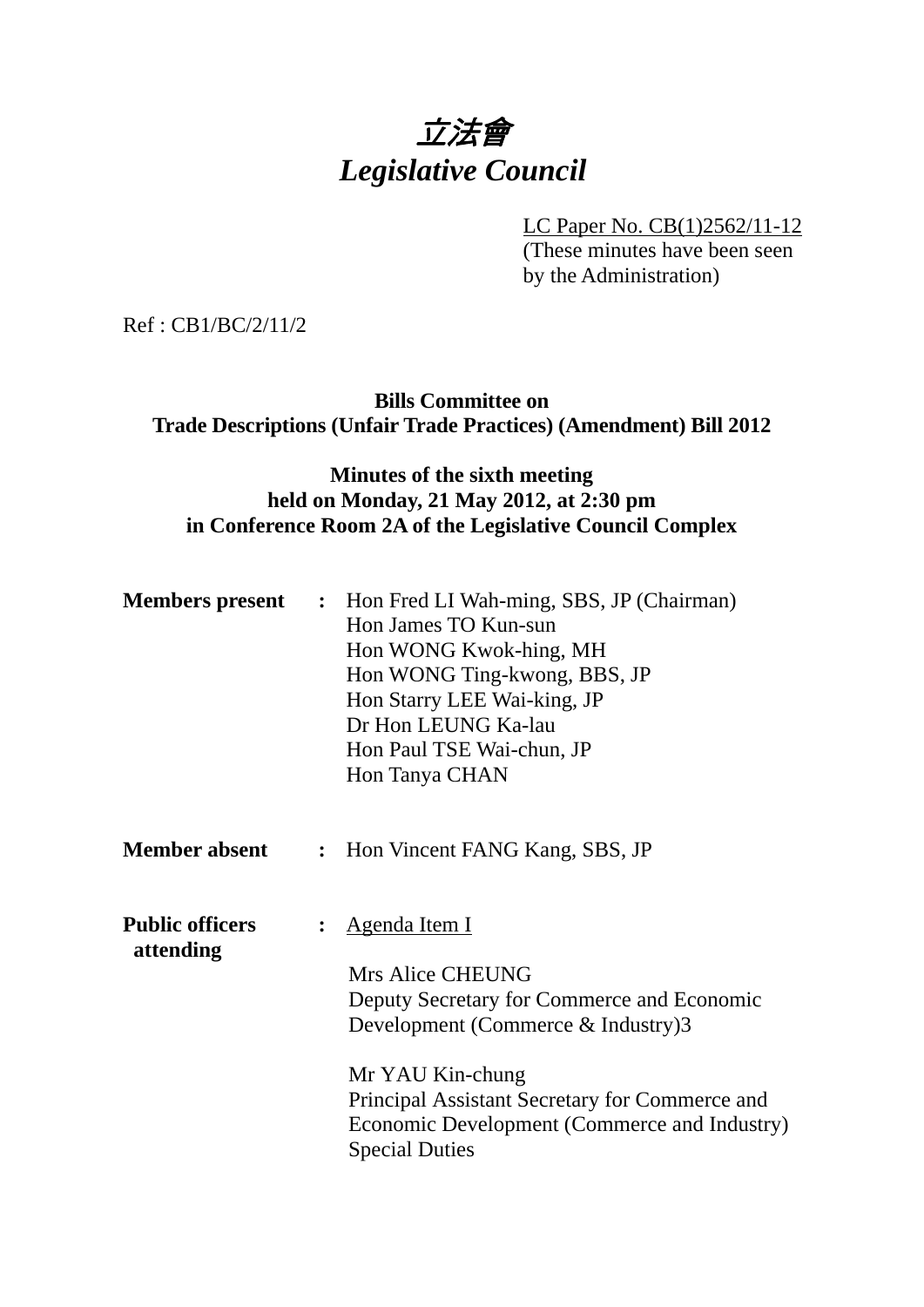|               |                                            | Mr CHEUNG Sai-yan<br><b>Head of Trade Controls</b><br><b>Customs and Excise Department</b>                                                                                                                                                   |
|---------------|--------------------------------------------|----------------------------------------------------------------------------------------------------------------------------------------------------------------------------------------------------------------------------------------------|
|               |                                            | Mr LAM Po-chuen<br><b>Head of Consumer Protection Bureau 2</b><br><b>Customs and Excise Department</b>                                                                                                                                       |
|               |                                            | Mr Gilbert MO Sik-keung<br><b>Acting Law Draftsman</b><br>Department of Justice                                                                                                                                                              |
|               |                                            | Mr Peter SZE Chun-fai<br><b>Government Counsel</b><br>Department of Justice                                                                                                                                                                  |
|               | <b>Clerk in attendance :</b> Ms YUE Tin-po | Chief Council Secretary (1)3                                                                                                                                                                                                                 |
|               | <b>Staff in attendance:</b>                | Mr Bonny LOO<br><b>Assistant Legal Adviser 3</b>                                                                                                                                                                                             |
|               |                                            | Mr Joey LO<br>Senior Council Secretary (1)3                                                                                                                                                                                                  |
| <b>Action</b> |                                            |                                                                                                                                                                                                                                              |
|               | I.                                         | <b>Meeting with the Administration</b><br>(LC Paper No. $CB(1)1915/11-12(01)$ -- Administration's response to<br>submitted<br>views<br>by<br>organizations on the Trade<br>Descriptions (Unfair Trade<br>Practices) (Amendment) Bill<br>2012 |
|               |                                            | -- Administration's<br>LC Paper No. $CB(1)1824/11-12(03)$<br>paper<br>in<br>letter<br>from<br>to<br>response<br>Assistant Legal Adviser as<br>set out in LC Paper No.<br>$CB(1)1321/11-12(03)$                                               |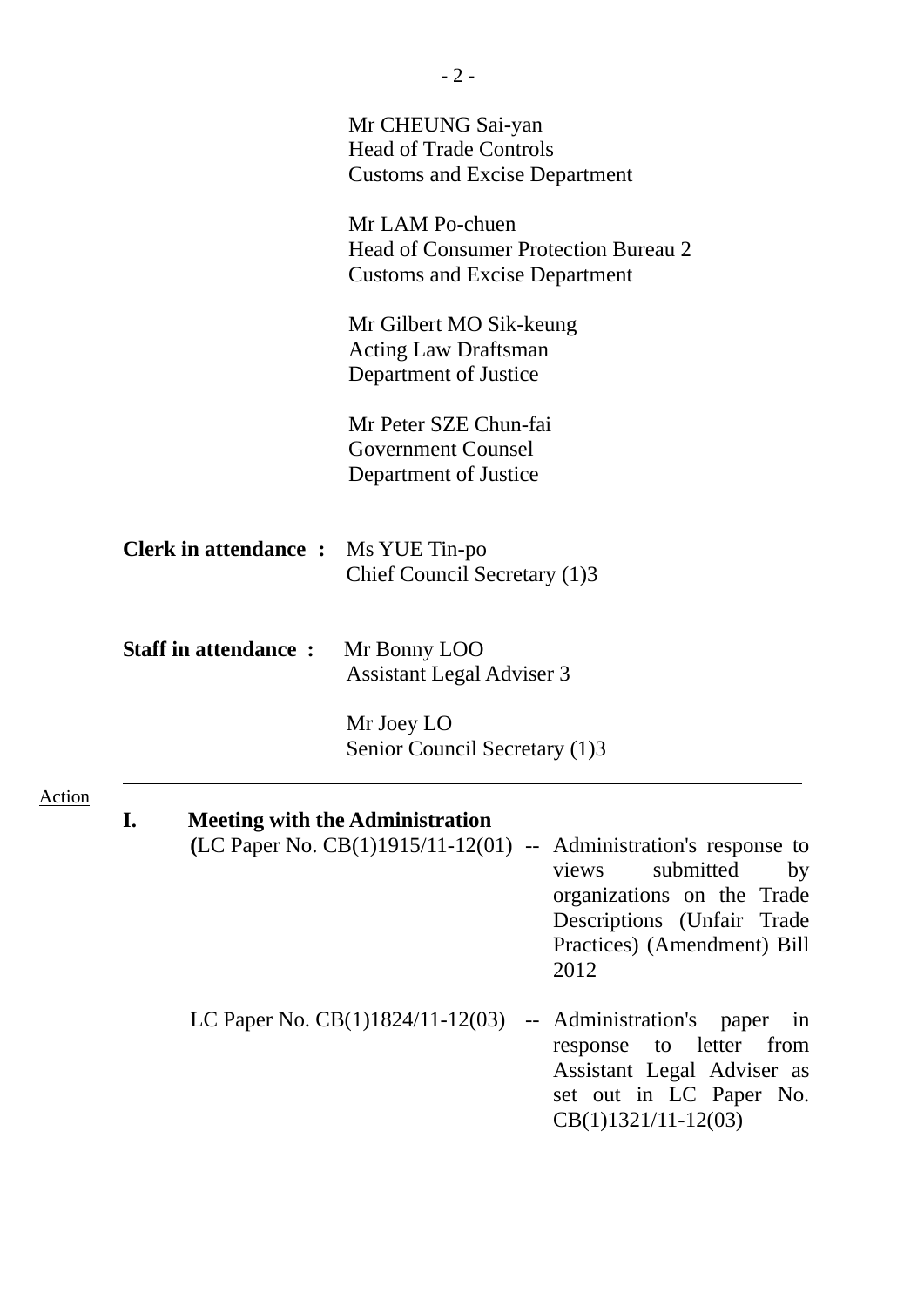| LC Paper No. $CB(1)1321/11-12(03)$                             | -- Letter from Assistant Legal<br>Adviser<br>the<br>to<br>Administration dated 15<br>March 2012                                                         |
|----------------------------------------------------------------|---------------------------------------------------------------------------------------------------------------------------------------------------------|
| LC Paper No. $CB(3)511/11-12$                                  | -- The Bill                                                                                                                                             |
| File Ref: CITBCR 05/08/1                                       | -- Legislative Council Brief<br>issued by the Commerce and<br>Economic Development<br><b>Bureau</b>                                                     |
| LC Paper No. $LS37/11-12$                                      | -- Legal Service Division<br>Report                                                                                                                     |
| LC Paper No. $CB(1)1510/11-12(01)$ -- Latest marked-up version | showing the proposed<br>amendments to the Trade<br>Descriptions Ordinance and<br>the Telecommunications<br>Ordinance prepared by the<br>Administration) |

 The Bills Committee deliberated (Index of proceedings attached at **Appendix**).

2. The Bills Committee completed the scrutiny of the Trade Descriptions (Unfair Trade Practices) (Amendment) Bill 2012.

Admin 3. The Administration was requested to:

- (a) consider amending the formulation of the proposed Schedule 3 with reference to the proposed Schedule 4, in order to achieve a more clearly defined coverage of "exempt person";
- (b) consider amending the heading of the proposed section 30S by replacing the abbreviation "CFI" with its long form "Court of First Instance" for clarity purpose; and
- (c) provide information on whether an exempt person listed in the proposed Schedule 3 (e.g. a registered dentist) would be exempt from an offence under section 7 of the Trade Descriptions Ordinance (Cap. 362), if that person supplied or offered to supply any goods (e.g. an electric toothbrush) to which a false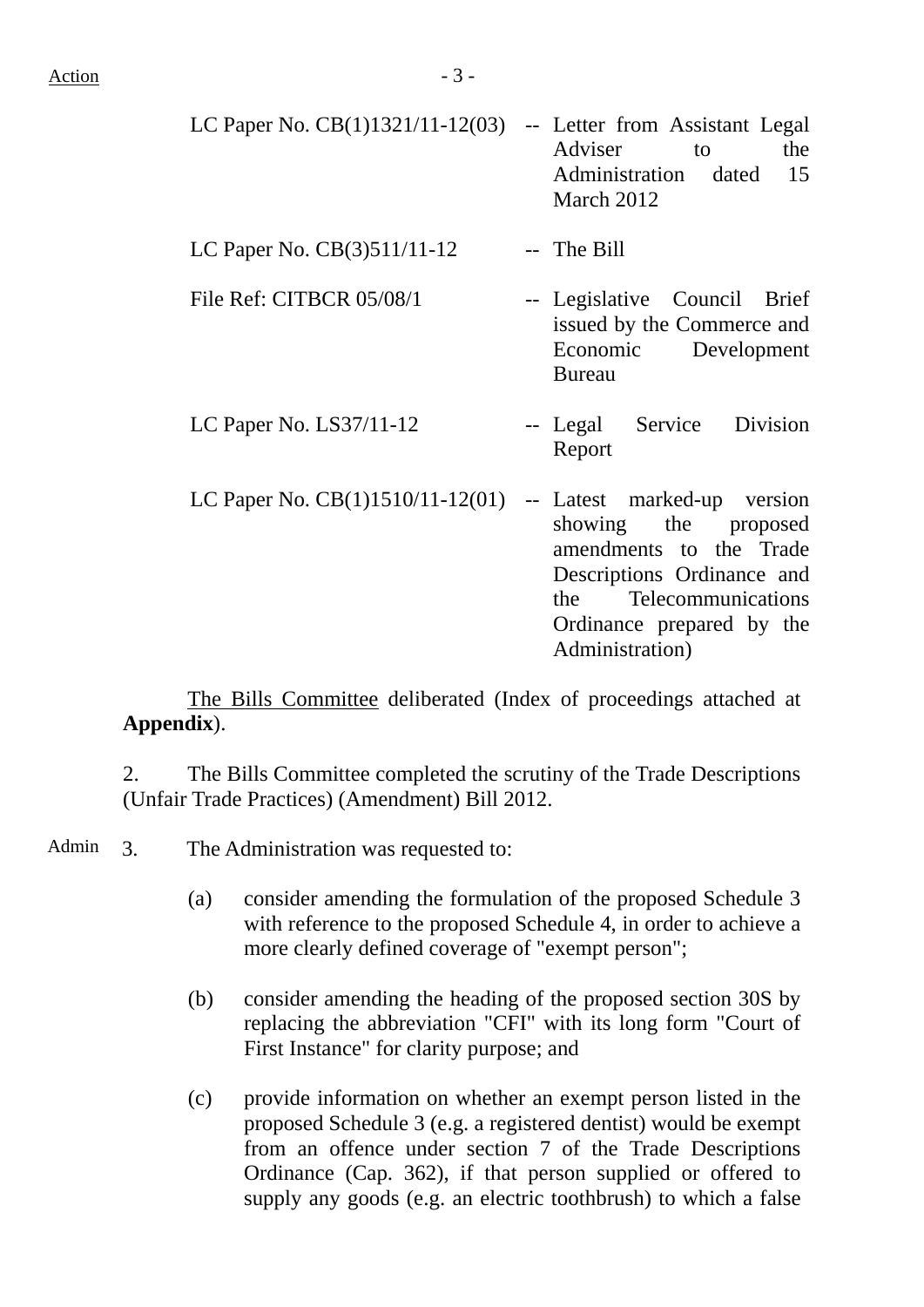trade description was applied.

4. The Administration was requested to consult the Panel on Economic Development on the draft enforcement guidelines to be issued under the proposed sections 16BA and 16H after the passage of the Bill.

## **II. Any other business**

5. The Chairman reminded members that the seventh meeting would be held on 29 May 2012 at 4:30 pm. The Bills Committee would follow up on the outstanding issues and consider the proposed Committee Stage amendments and the draft outline of the proposed enforcement guidelines to be submitted by the Administration.

6. There being no other business, the meeting ended at 4:25 pm.

Council Business Division 1 Legislative Council Secretariat 10 September 2012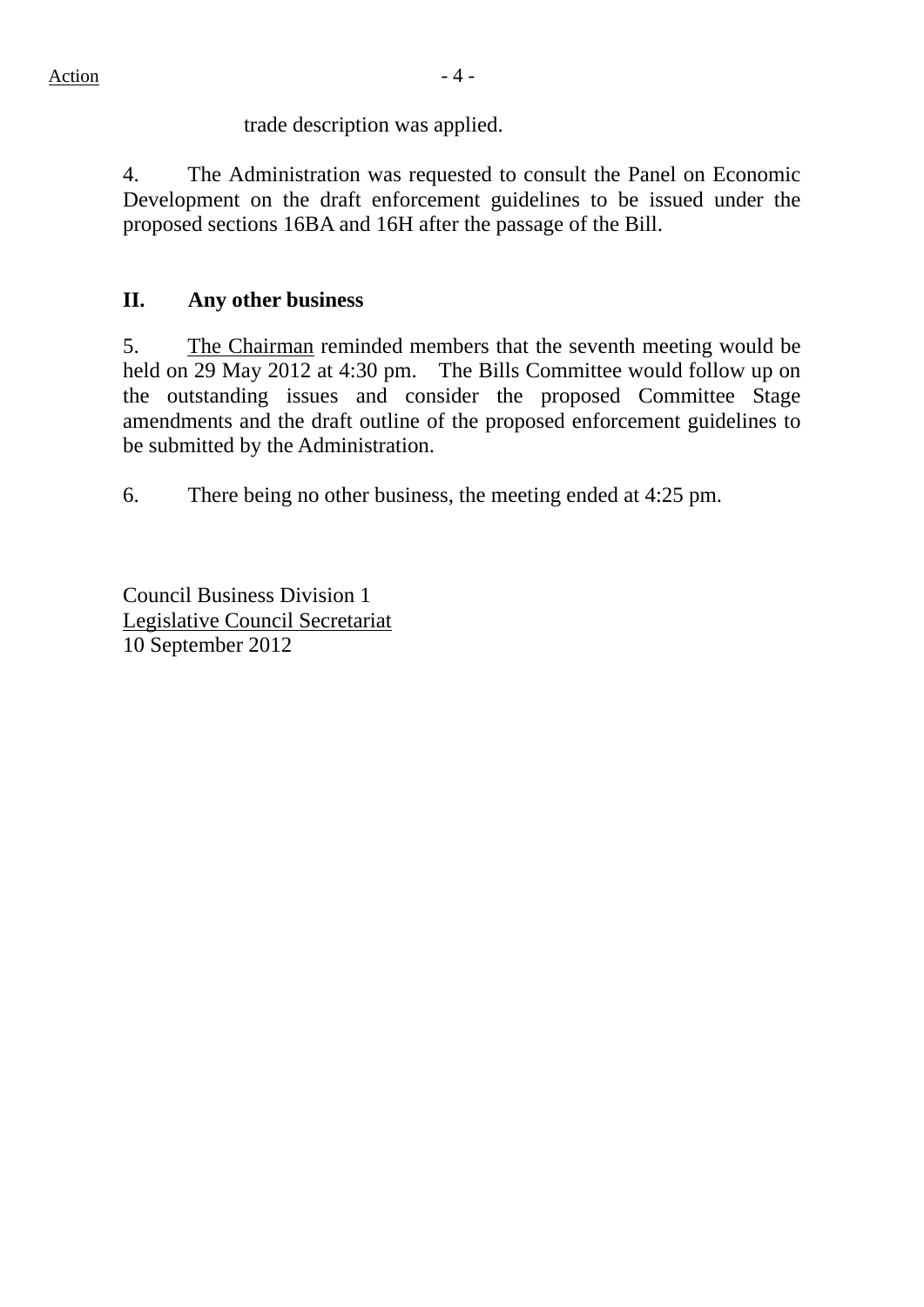## **Proceedings of the sixth meeting of Bills Committee on Trade Descriptions (Unfair Trade Practices) (Amendment) Bill 2012 on Monday, 21 May 2012, at 2:30 pm in Conference Room 2A of the Legislative Council Complex**

| <b>Time</b><br>marker | <b>Speaker</b>                                                                      | Subject(s)                                                                                                                                                                                                                                                                                                                                                                                                                                                                                                                                                                                                                                                                                                                                                                                                                                                                                                                                                                                                                                                                                                                                                                                                                                                                                                                                                                                                                                                                                                                                                                                                                 | <b>Action</b><br>required |
|-----------------------|-------------------------------------------------------------------------------------|----------------------------------------------------------------------------------------------------------------------------------------------------------------------------------------------------------------------------------------------------------------------------------------------------------------------------------------------------------------------------------------------------------------------------------------------------------------------------------------------------------------------------------------------------------------------------------------------------------------------------------------------------------------------------------------------------------------------------------------------------------------------------------------------------------------------------------------------------------------------------------------------------------------------------------------------------------------------------------------------------------------------------------------------------------------------------------------------------------------------------------------------------------------------------------------------------------------------------------------------------------------------------------------------------------------------------------------------------------------------------------------------------------------------------------------------------------------------------------------------------------------------------------------------------------------------------------------------------------------------------|---------------------------|
| $000000 -$<br>000035  | Chairman<br>Administration                                                          | Opening remarks by the Chairman                                                                                                                                                                                                                                                                                                                                                                                                                                                                                                                                                                                                                                                                                                                                                                                                                                                                                                                                                                                                                                                                                                                                                                                                                                                                                                                                                                                                                                                                                                                                                                                            |                           |
| $000036 -$<br>000944  | Chairman<br>Administration                                                          | Briefing by the Administration on its response to views<br>submitted by organizations on the Bill (LC Paper No.<br>$CB(1)1915/11-12(01)).$                                                                                                                                                                                                                                                                                                                                                                                                                                                                                                                                                                                                                                                                                                                                                                                                                                                                                                                                                                                                                                                                                                                                                                                                                                                                                                                                                                                                                                                                                 |                           |
| $000945 -$<br>002607  | Chairman<br>Mr James TO<br>Administration<br>Assistant<br>Legal<br>Adviser<br>(ALA) | Discussion on the deputations' concern over the liability of<br>various parties involved in a commercial practice.<br>Mr James TO opined that although a defence was provided<br>under section 26 of the Trade Description Ordinance (Cap.<br>362) (TDO) for the person charged if he/she could prove<br>that the commission of the offence was due to mistake, an<br>accident or some other cause beyond his or her control,<br>etc., the displacement of the presumption of <i>mens rea</i> in<br>certain proposed offences still required the person to<br>exercise reasonable care and due diligence to avoid<br>committing any of the proposed offences. The two legal<br>requirements seemed incompatible. In this regard, Mr<br>TO expressed concern about the heavy burden placed<br>upon frontline salespersons to prove that they had<br>exercised due diligence for something which were outside<br>their control.<br>ALA advised that under the existing section $26(1)(b)$ of<br>TDO, the person was already required to take all<br>reasonable precautions and exercise all due diligence to<br>avoid the commission of such an offence.<br>The Administration advised that given the defence<br>provided under section 26, the salesperson would still<br>have to adopt a common sense approach, by taking the<br>responsibility to exercise reasonable care and due<br>diligence, so as to avoid committing any of the proposed<br>offences. The enforcement guidelines to be issued under<br>the proposed sections 16BA and 16H would provide<br>useful reference for the trades and the frontline staff. |                           |
| $002608 -$<br>004413  | Chairman<br><b>WONG</b><br>Mr<br>Ting-kwong                                         | Mr WONG Ting-kwong relayed the trades' concerns about<br>whether an offence in respect of misrepresentation in<br>advertisements would be committed if, for instance, a                                                                                                                                                                                                                                                                                                                                                                                                                                                                                                                                                                                                                                                                                                                                                                                                                                                                                                                                                                                                                                                                                                                                                                                                                                                                                                                                                                                                                                                    |                           |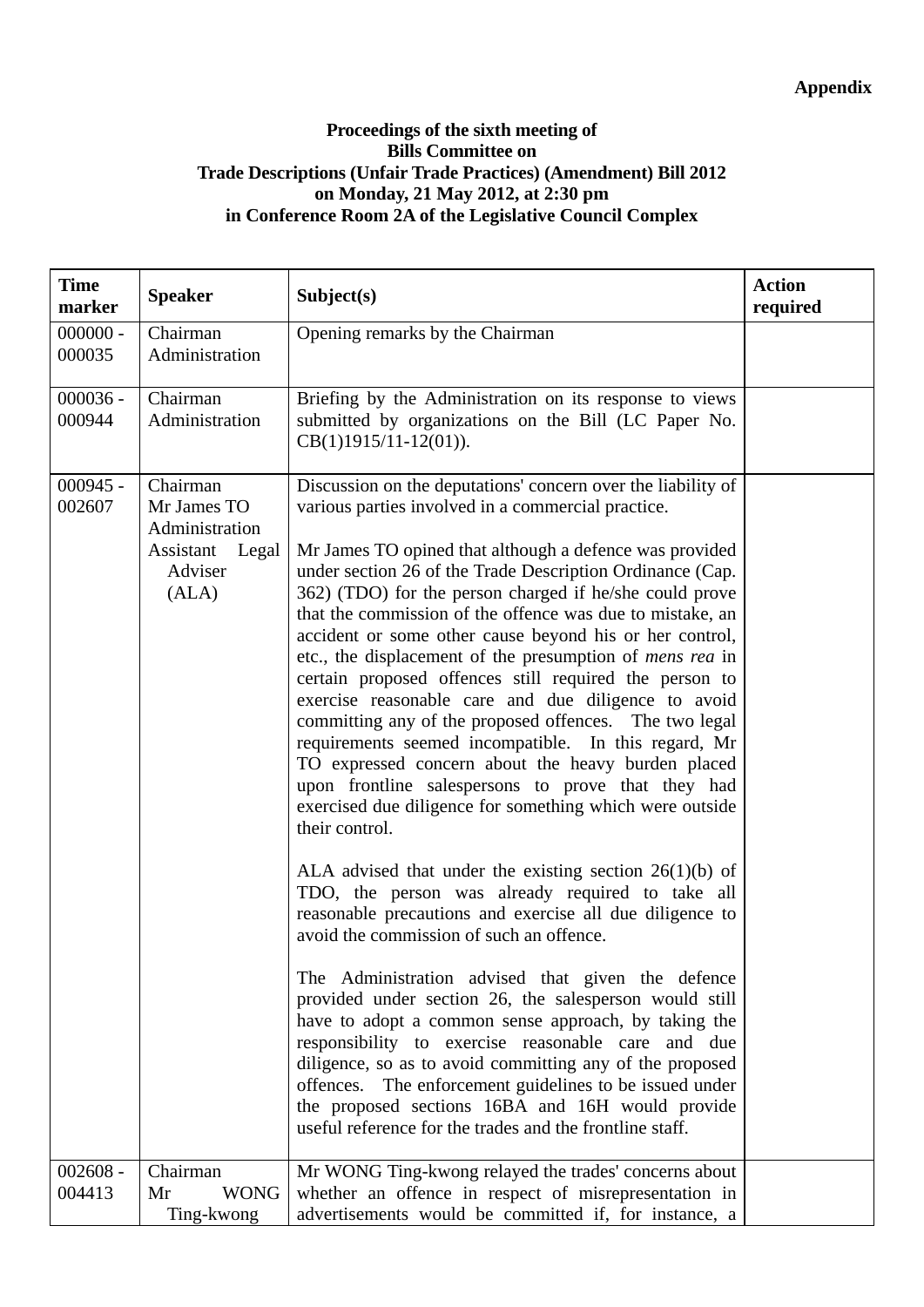| <b>Time</b><br>marker | <b>Speaker</b>                            | Subject(s)                                                                                                                                                                                                                                                                                                                                                                                                                                                                                                                                                                                                                                                                                                       | <b>Action</b><br>required |
|-----------------------|-------------------------------------------|------------------------------------------------------------------------------------------------------------------------------------------------------------------------------------------------------------------------------------------------------------------------------------------------------------------------------------------------------------------------------------------------------------------------------------------------------------------------------------------------------------------------------------------------------------------------------------------------------------------------------------------------------------------------------------------------------------------|---------------------------|
|                       | Administration<br>Mr James TO             | computer retouched photograph was used in<br>an<br>advertisement on slimming or beauty service, and whether<br>the contravention could be avoided if the advertisement<br>was accompanied by a statement that the photograph had<br>been retouched.                                                                                                                                                                                                                                                                                                                                                                                                                                                              |                           |
|                       |                                           | The Administration advised that whether the offence false<br>trade description or misleading omissions was committed<br>would depend on all the facts and circumstances of the<br>case, e.g. how concrete the claim in the advertisement<br>was, whether the claim was misleading to a material<br>extent, and whether any objective data which could be<br>proven or disproved were provided in the advertisement.<br>If the advertisement was accompanied by a clear statement<br>that the photograph used had been retouched, the<br>contravention might be avoided.<br>The enforcement<br>guidelines to be issued under the proposed sections 16BA<br>and 16H would provide useful reference for the trades. |                           |
|                       |                                           | Mr WONG Ting-kwong relayed the trades' concern that in<br>the case of roadshow demonstration of a magnetic window<br>cleaning device, whether it would constitute an offence of<br>misleading omission if information on the thickness of the<br>window to which the device was applicable was not<br>provided to the consumers.                                                                                                                                                                                                                                                                                                                                                                                 |                           |
|                       |                                           | The Administration advised that if the thickness of the<br>window used for demonstration was lower than the<br>windows commonly found in normal household, such<br>information could be regarded as material information<br>under the proposed section 13E, it was likely to constitute<br>the offence of misleading omission.                                                                                                                                                                                                                                                                                                                                                                                   |                           |
| $004414 -$<br>005528  | Chairman<br>Administration<br>Mr James TO | Clause-by-clause examination of the Bill (Chinese<br>version)                                                                                                                                                                                                                                                                                                                                                                                                                                                                                                                                                                                                                                                    |                           |
|                       |                                           | marked-up<br>version<br>(LC)<br>Paper<br>Latest<br>No.<br>$CB(1)1510/11-12(01)$                                                                                                                                                                                                                                                                                                                                                                                                                                                                                                                                                                                                                                  |                           |
|                       |                                           | Clause 22 – Section 37 added (Amendment of Schedules 3)<br>$\frac{\text{and } 4}{\text{and } 4}$                                                                                                                                                                                                                                                                                                                                                                                                                                                                                                                                                                                                                 |                           |
|                       |                                           | Members raised no query.                                                                                                                                                                                                                                                                                                                                                                                                                                                                                                                                                                                                                                                                                         |                           |
|                       |                                           | <u> Clause 23 – Schedule 3 added (Exempt Persons)</u>                                                                                                                                                                                                                                                                                                                                                                                                                                                                                                                                                                                                                                                            |                           |
|                       |                                           | In response to Mr James TO's enquiry, the Administration<br>advised that there were no<br>other categories of<br>professionals who were regulated under their own<br>statutory regulatory regimes besides the 24 categories of                                                                                                                                                                                                                                                                                                                                                                                                                                                                                   |                           |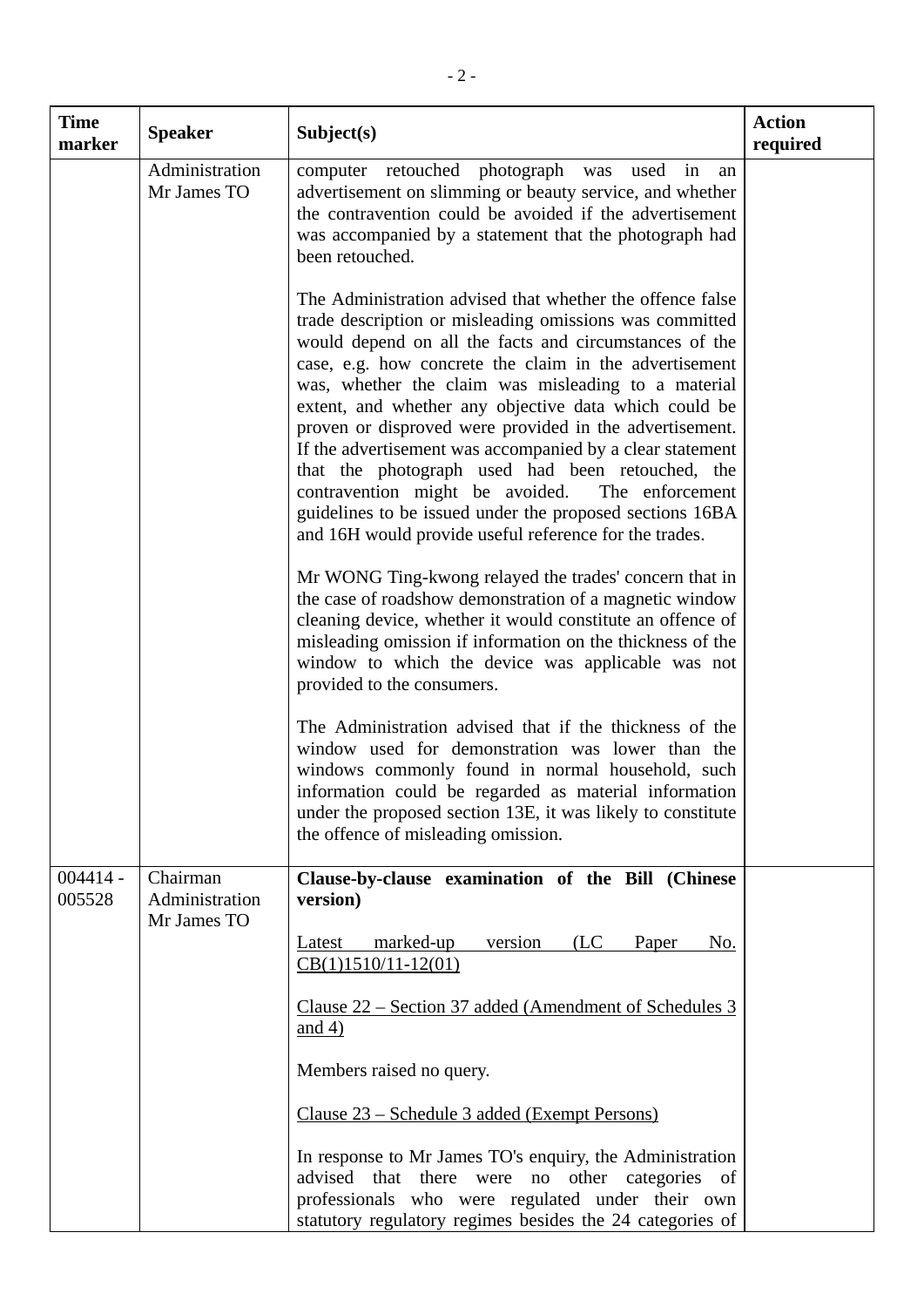| <b>Time</b><br>marker | <b>Speaker</b>                                          | Subject(s)                                                                                                                                                                                                                                                                                                                                                              | <b>Action</b><br>required                                                                                  |
|-----------------------|---------------------------------------------------------|-------------------------------------------------------------------------------------------------------------------------------------------------------------------------------------------------------------------------------------------------------------------------------------------------------------------------------------------------------------------------|------------------------------------------------------------------------------------------------------------|
|                       |                                                         | professionals set out in the proposed Schedule 3.                                                                                                                                                                                                                                                                                                                       |                                                                                                            |
| $005529 -$<br>005758  | Chairman<br>Administration                              | Clause 23 – Schedule 4 added (Excluded Products)                                                                                                                                                                                                                                                                                                                        |                                                                                                            |
|                       | <b>ALA</b>                                              | Discussion on the legislative intent of the proposed repeal<br>of section 7M of the Telecommunications Ordinance (Cap.<br>106) (TO).                                                                                                                                                                                                                                    |                                                                                                            |
|                       |                                                         | As the English text of the proposed Schedule 4 used "or"<br>to connect "(Cap. 485)" and "the Securities and Futures<br>Ordinance" (Cap. 571)", the Administration would<br>propose a CSA to substitute " $\mathbb{R}$ " by " $\mathbb{R}$ "<br>in the<br>Chinese text correspondingly.                                                                                  |                                                                                                            |
| $005759 -$<br>010753  | Chairman<br>Mr James TO<br>Administration<br><b>ALA</b> | Discussion on whether an exempt person listed in the<br>proposed Schedule 3 (e.g. a registered dentist) would be<br>exempt from an offence under section 7 of TDO, if that<br>person supplied or offered to supply any goods (e.g. an<br>electric toothbrush) to which a false trade description was<br>applied.                                                        | The<br>Administration<br>to follow up as<br>stated<br>in<br>paragraph $3(a)$<br>and (c) of the<br>minutes. |
|                       |                                                         | Discussion on the need to amend the formulation of the<br>proposed Schedule 3 with reference to the proposed<br>Schedule 4, in order to achieve a more clearly defined<br>coverage of "exempt person".                                                                                                                                                                  |                                                                                                            |
| $010754 -$<br>010900  | Chairman<br>Administration                              | Clause $24$ – Section 2 amended (definitions relevant to<br>enforcement)                                                                                                                                                                                                                                                                                                |                                                                                                            |
|                       |                                                         | Members raised no query.                                                                                                                                                                                                                                                                                                                                                |                                                                                                            |
| $010901 -$<br>011230  | Chairman<br>Administration                              | Clause $25$ – Section 15 amended (power to enter premises<br>and inspect and seize goods and documents)                                                                                                                                                                                                                                                                 |                                                                                                            |
|                       |                                                         | Members raised no query.                                                                                                                                                                                                                                                                                                                                                |                                                                                                            |
|                       |                                                         | The Administration would provide a response to ALA's<br>question whether a person would be able to resist<br>production of books and documents that were required to<br>be kept under TDO and its subsidiary legislation on the<br>grounds of legal professional privilege and/or the privilege<br>against self-incrimination raised in his letter of 15 March<br>2012. |                                                                                                            |
|                       |                                                         | The Administration would propose a CSA to explain the<br>legal status and legislative effect of the notes used in the<br>Bill.                                                                                                                                                                                                                                          |                                                                                                            |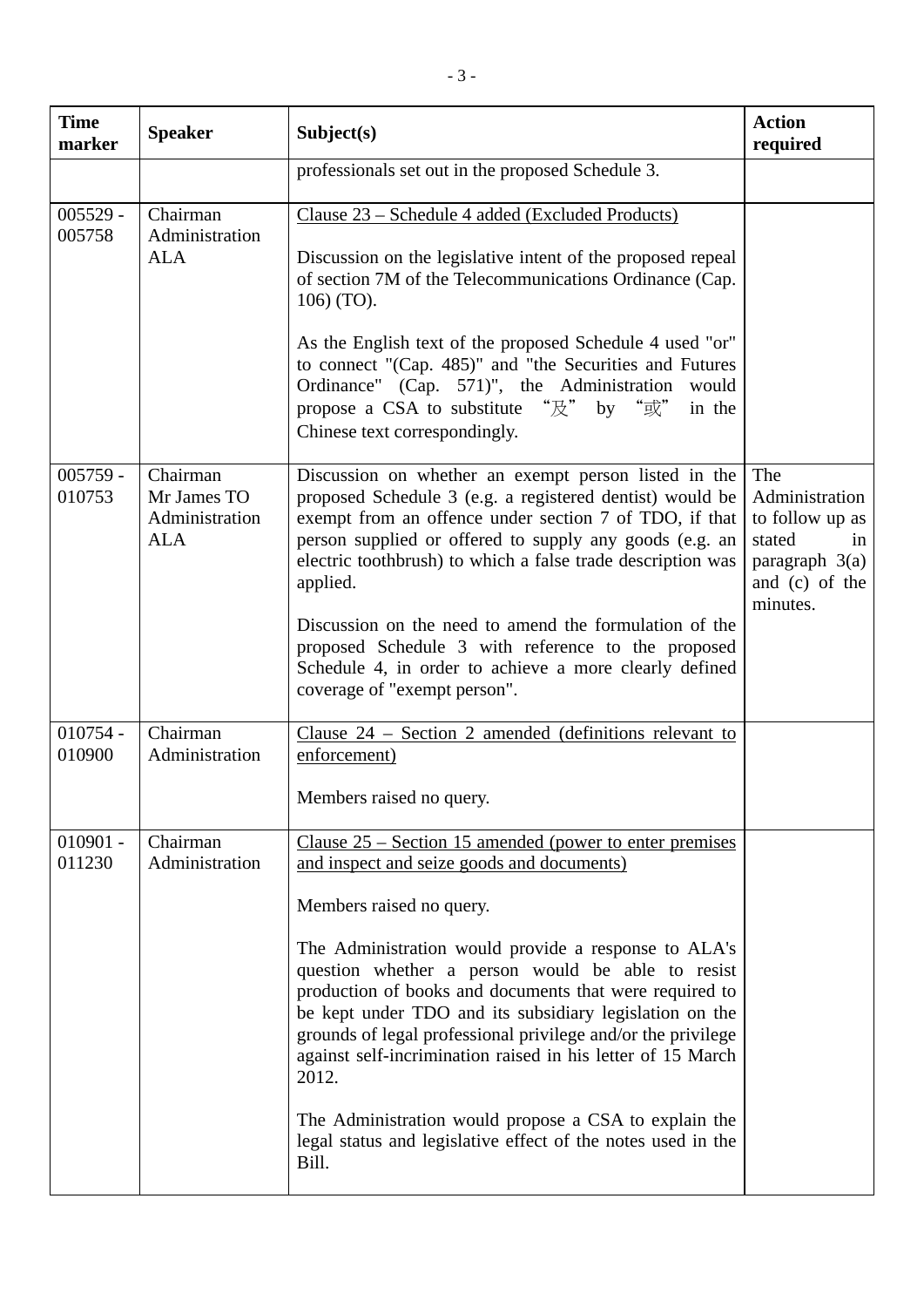| <b>Time</b><br>marker | <b>Speaker</b>                           | Subject(s)                                                                                                                                                                                                                                                                                                                                                                                                                                                                                                                                                                                                                                                                                                                                                                        | <b>Action</b><br>required                                                                  |
|-----------------------|------------------------------------------|-----------------------------------------------------------------------------------------------------------------------------------------------------------------------------------------------------------------------------------------------------------------------------------------------------------------------------------------------------------------------------------------------------------------------------------------------------------------------------------------------------------------------------------------------------------------------------------------------------------------------------------------------------------------------------------------------------------------------------------------------------------------------------------|--------------------------------------------------------------------------------------------|
| 011231-<br>011524     | Chairman<br>Administration<br><b>ALA</b> | Clause 26 - Section 16BA added (Guidelines – general)<br>In response to ALA's enquiry, the Administration advised<br>that it aimed to consult the Bills Committee on the draft<br>outline of the enforcement guidelines at the next meeting.<br>At the Chairman's request, the Administration agreed to<br>consult the Panel on Economic Development (the Panel)<br>on the draft enforcement guidelines to be issued under the<br>proposed sections 16BA and 16H after the passage of the<br>Bill.                                                                                                                                                                                                                                                                                | The<br>Administration<br>to follow up as<br>stated<br>in<br>paragraph 4 of<br>the minutes. |
| $011525 -$<br>011600  | Chairman<br>Administration               | Clause 27 - Section 16E to 16I added (Section 16E -<br>Enforcement<br>relating<br>telecommunications<br>to<br>and<br>broadcasting)<br>Members raised no query.<br>The Administration would propose CSAs to replace all<br>references to "Telecommunications Authority" and<br>Authority"<br>"Communications<br>"Broadcasting<br>with<br>Authority" (CA) and to make other consequential<br>amendments in the proposed sections 16E to 16H resulting<br>from the establishment of CA.                                                                                                                                                                                                                                                                                              |                                                                                            |
| $011601 -$<br>012030  | Chairman<br>Administration               | Clause 27 - Sections 16E to 16I added (Section 16F -<br>Transfer of matters between enforcement bodies)<br>Members raised no query.                                                                                                                                                                                                                                                                                                                                                                                                                                                                                                                                                                                                                                               |                                                                                            |
| 012031<br>012130      | Chairman<br>Administration<br><b>ALA</b> | Clause 27 - Sections 16E to 16I added (Section 16G -<br>Memorandum of understanding)<br>ALA enquired whether the relevant Panel(s) would be<br>consulted on the draft memorandum of understanding<br>(MOU) between the Customs and Excise Department and<br>the CA.<br>The Administration advised that the MOU was only an<br>document<br>setting<br>out<br>the<br>division<br>internal<br>of<br>responsibilities between the two parties.<br>The signed<br>MOU would be uploaded onto their respective websites<br>once available.<br>In response to the Chairman's enquiry, the Administration<br>advised that the MOU was required to be prepared under<br>the proposed section 16G. It did not constitute part of the<br>amended TDO, nor would it be subsidiary legislation. |                                                                                            |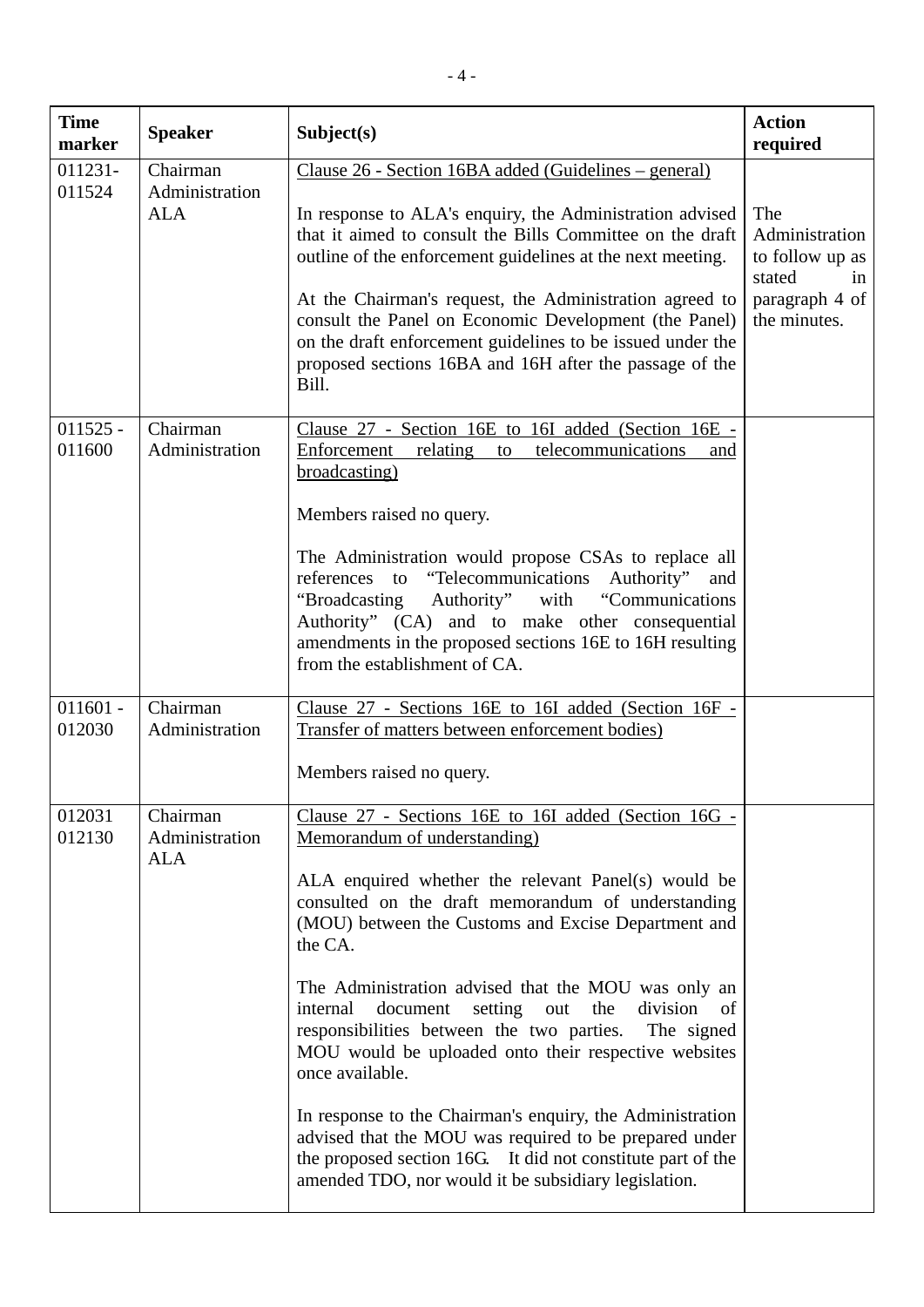| <b>Time</b><br>marker | <b>Speaker</b>                           | Subject(s)                                                                                                                                                                                                                                                                                                                                     | <b>Action</b><br>required |
|-----------------------|------------------------------------------|------------------------------------------------------------------------------------------------------------------------------------------------------------------------------------------------------------------------------------------------------------------------------------------------------------------------------------------------|---------------------------|
| $012131 -$<br>012328  | Chairman<br>Administration               | Clause 27 - Sections 16E to 16I added (Section 16H -<br>Guidelines - telecommunications/broadcasting sector)                                                                                                                                                                                                                                   |                           |
|                       |                                          | Members raised no query.                                                                                                                                                                                                                                                                                                                       |                           |
| $012329 -$<br>012509  | Chairman<br>Administration               | Clause 27 - Sections 16E to 16I added (Section 16I -<br>Transitional provision)                                                                                                                                                                                                                                                                |                           |
|                       |                                          | Members raised no query.                                                                                                                                                                                                                                                                                                                       |                           |
| $012510 -$<br>012539  | Chairman<br>Administration               | Clause 28 - Section 19<br>amended<br>(time)<br>limit<br>for<br>prosecutions)                                                                                                                                                                                                                                                                   |                           |
|                       |                                          | Members raised no query.                                                                                                                                                                                                                                                                                                                       |                           |
| $012540 -$<br>012800  | Chairman<br>Administration               | Clause 29 - Part IIIB added - Enforcement (Undertakings<br>and Injunctions) (Section 30L - Undertakings)                                                                                                                                                                                                                                       |                           |
|                       |                                          | Members raised no query.                                                                                                                                                                                                                                                                                                                       |                           |
| $012801 -$<br>012850  | Chairman<br>Administration               | Clause 29 - Part IIIB added - Enforcement (Undertakings<br>and Injunctions) (Section 30M - Effect of acceptance of<br>undertaking)                                                                                                                                                                                                             |                           |
|                       |                                          | Members raised no query.                                                                                                                                                                                                                                                                                                                       |                           |
| $012851 -$<br>013205  | Chairman<br>Administration<br><b>ALA</b> | Clause 29 - Part IIIB added - Enforcement (Undertakings<br>and Injunctions) (Section 30N - Withdrawal of acceptance<br>of undertaking)                                                                                                                                                                                                         |                           |
|                       |                                          | In response to ALA's suggestion, the Administration<br>would propose a CSA to amend the proposed section<br>$30N(3)(b)$ , so that upon withdrawal of acceptance of an<br>undertaking, an authorized officer would be able to<br>continue (as well as bring) proceedings in a court relating<br>to the matter to which the undertaking related. |                           |
| $013206 -$<br>013340  | Chairman<br>Administration               | Clause 29 - Part IIIB added - Enforcement (Undertakings<br>and Injunctions) (Section 30O - Effect of withdrawal on<br>time limit for prosecutions)<br>Members raised no query.                                                                                                                                                                 |                           |
| $013341 -$            | Chairman                                 | Clause 29 - Part IIIB added - Enforcement (Undertakings                                                                                                                                                                                                                                                                                        |                           |
| 013630                | Administration                           | and Injunctions) (Section 30P - Injunctions)                                                                                                                                                                                                                                                                                                   |                           |
|                       |                                          | Members raised no query.                                                                                                                                                                                                                                                                                                                       |                           |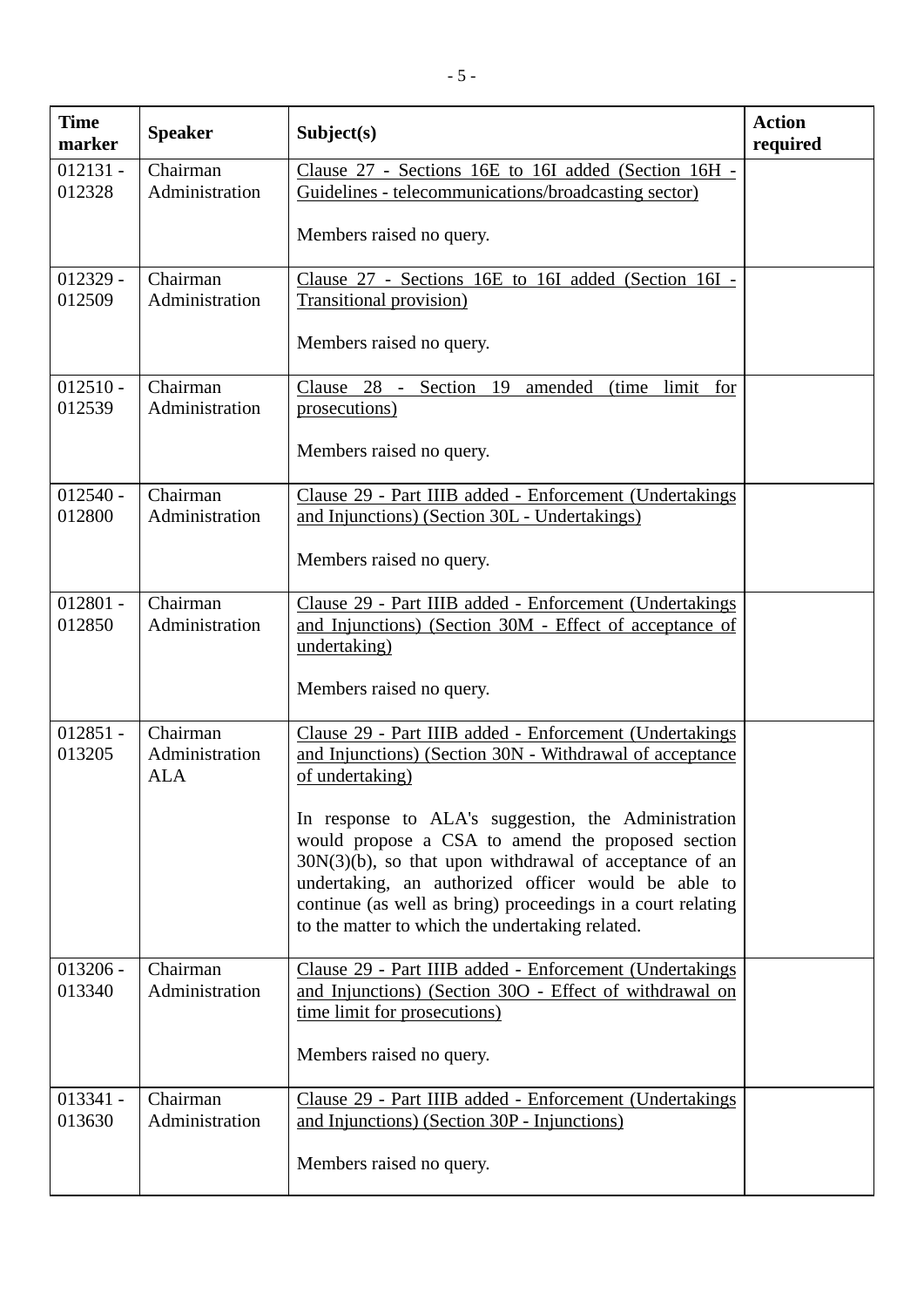| <b>Time</b><br>marker | <b>Speaker</b>                                            | Subject(s)                                                                                                                                                                                                                                                                                                                                                                                                                                                                              | <b>Action</b><br>required                                |
|-----------------------|-----------------------------------------------------------|-----------------------------------------------------------------------------------------------------------------------------------------------------------------------------------------------------------------------------------------------------------------------------------------------------------------------------------------------------------------------------------------------------------------------------------------------------------------------------------------|----------------------------------------------------------|
| $013631 -$<br>013600  | Chairman<br>Administration                                | Clause 29 - Part IIIB added - Enforcement (Undertakings<br>and Injunctions) (Section 30Q - Interim injunctions)                                                                                                                                                                                                                                                                                                                                                                         |                                                          |
|                       |                                                           | Members raised no query.                                                                                                                                                                                                                                                                                                                                                                                                                                                                |                                                          |
| 013601-<br>013730     | Chairman<br>Administration                                | Clause 29 - Part IIIB added - Enforcement (Undertakings<br>and Injunctions) (Section 30R - Variation and discharge of<br>injunctions)                                                                                                                                                                                                                                                                                                                                                   |                                                          |
|                       |                                                           | Members raised no query.                                                                                                                                                                                                                                                                                                                                                                                                                                                                |                                                          |
| $013731 -$<br>014310  | Chairman<br>Administration<br><b>ALA</b><br>Ms Tanya CHAN | Clause 29 - Part IIIB added - Enforcement (Undertakings<br>and Injunctions) (Section 30S - CFI may exercise powers<br>of District Court in certain cases)                                                                                                                                                                                                                                                                                                                               | The<br>Administration<br>to follow up as<br>stated<br>in |
|                       |                                                           | Discussion on Bills Committee's suggestion to amend the<br>heading of the proposed section 30S by replacing the<br>abbreviation "CFI" with its long form "Court of First<br>Instance" for clarity purpose.                                                                                                                                                                                                                                                                              | paragraph 3(b)<br>of the minutes.                        |
| $014311 -$<br>014806  | Chairman<br>Administration                                | Clause 30 -<br>Section 18A added<br>(Power to award<br>compensation)                                                                                                                                                                                                                                                                                                                                                                                                                    |                                                          |
|                       |                                                           | Clause 31 - Section 36 added (Actions for damages)                                                                                                                                                                                                                                                                                                                                                                                                                                      |                                                          |
|                       |                                                           | Discussion on the power to award compensation and<br>action for damages under proposed sections 18A and 36<br>respectively.                                                                                                                                                                                                                                                                                                                                                             |                                                          |
|                       |                                                           | The Administration would provide a response on the issue<br>above, and to the question raised by ALA in his letter of<br>15 March 2012 on pre-empting any attempt by traders to<br>evade the operation of TDO (including the proposed rights<br>of private action under the proposed section 36) or to oust<br>the jurisdiction of the Hong Kong courts by artificially<br>inserting a choice of law clause in the contract to apply the<br>law of a jurisdiction other than Hong Kong. |                                                          |
| $014807 -$<br>014910  | Chairman<br>Administration                                | Clause 32 - Long title amended                                                                                                                                                                                                                                                                                                                                                                                                                                                          |                                                          |
|                       |                                                           | Members raised no query.                                                                                                                                                                                                                                                                                                                                                                                                                                                                |                                                          |
| $014911 -$<br>014919  | Chairman<br>Administration                                | <u>Clause 33 - Section 4 amended (marking and provision of</u><br>information, etc. orders)                                                                                                                                                                                                                                                                                                                                                                                             |                                                          |
|                       |                                                           | Members raised no query.                                                                                                                                                                                                                                                                                                                                                                                                                                                                |                                                          |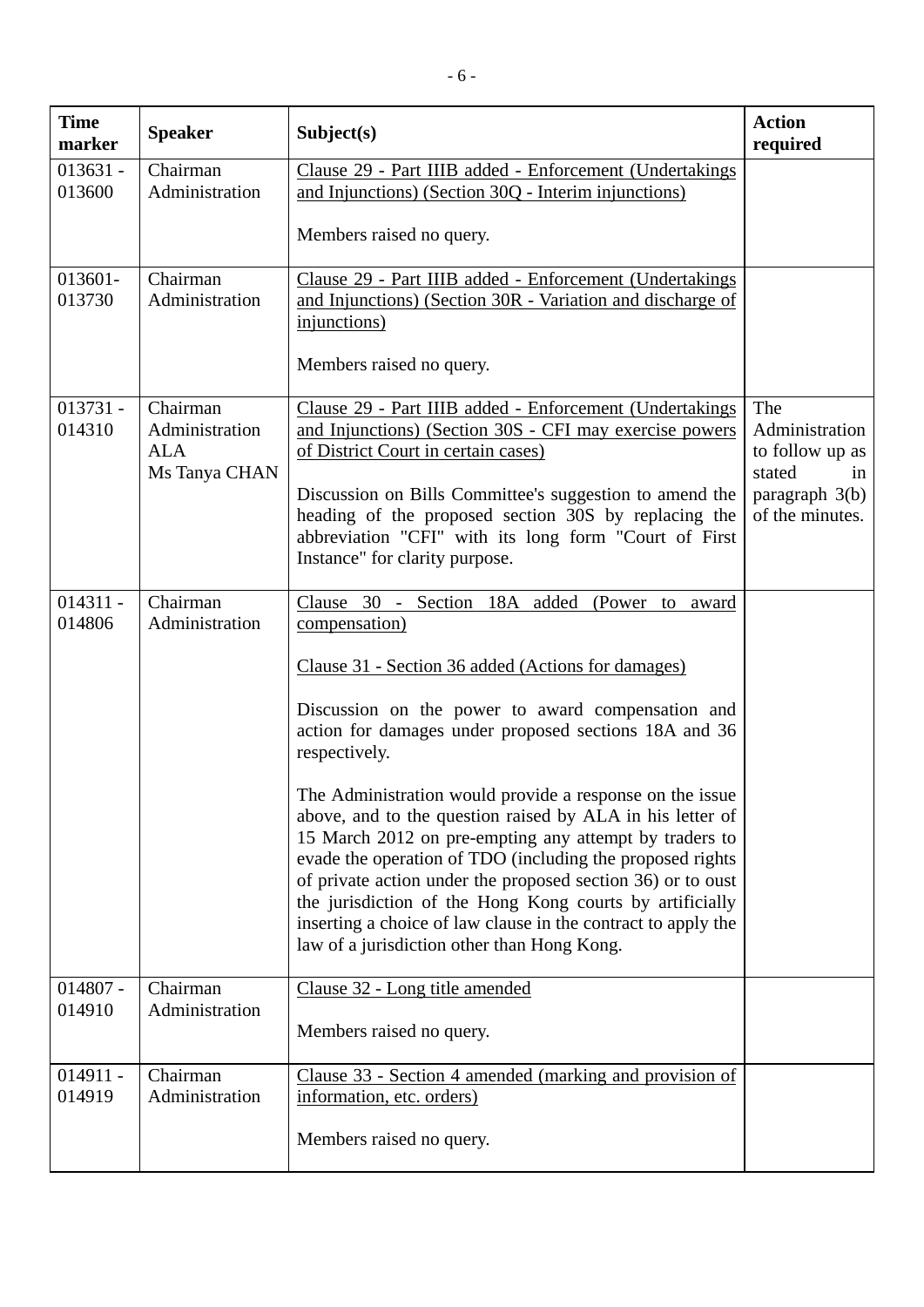| <b>Time</b><br>marker | <b>Speaker</b>             | Subject(s)                                                                                                                                                                                                                                                                                                                                                                                                                                                                                                                                                                                                                                                                                                                                                               | <b>Action</b><br>required |
|-----------------------|----------------------------|--------------------------------------------------------------------------------------------------------------------------------------------------------------------------------------------------------------------------------------------------------------------------------------------------------------------------------------------------------------------------------------------------------------------------------------------------------------------------------------------------------------------------------------------------------------------------------------------------------------------------------------------------------------------------------------------------------------------------------------------------------------------------|---------------------------|
| $014920 -$<br>014930  | Chairman<br>Administration | Clause 34 - Section 6 amended (applying a trade<br>description, trade mark or mark to goods)<br>Members raised no query.                                                                                                                                                                                                                                                                                                                                                                                                                                                                                                                                                                                                                                                 |                           |
| $014931 -$<br>015003  | Chairman<br>Administration | Clause 35 - Section 11 repealed (false representations as to<br>supply of goods)<br>Members raised no query.                                                                                                                                                                                                                                                                                                                                                                                                                                                                                                                                                                                                                                                             |                           |
| $015004 -$<br>015037  | Chairman<br>Administration | <u>Clause 36 - Schedule 2 repealed (goods specified for</u><br>purposes of section 13B)<br>Members raised no query.                                                                                                                                                                                                                                                                                                                                                                                                                                                                                                                                                                                                                                                      |                           |
| 015038-<br>015040     | Chairman<br>Administration | Consequential amendments to the TO<br>Clause 37 – Section 7M repealed (misleading or deceptive<br>conduct)<br>ALA explained that the proposed repeal of section 7M of<br>the TO represented a policy change in that a business<br>aggrieved by misleading or deceptive conduct in the<br>telecommunications sector would be left without any<br>remedy after section 7M of the TO had been repealed.<br>The Administration advised that it was neither fair nor<br>appropriate to subject traders from a single specific sector<br>to additional prohibitions not applicable to other traders to<br>which the Bill applied. All in all, it should not be a<br>problem as the majority of the cases in relation to section<br>7M of the TO concerned aggrieved consumers. |                           |
| $015041 -$<br>015044  | Chairman<br>Administration | Clause 38 – Part VC heading amended (appeals relating to<br>sections 7K, 7L, 7M, 7N and 7P)<br>Members raised no query.                                                                                                                                                                                                                                                                                                                                                                                                                                                                                                                                                                                                                                                  |                           |
| $015045 -$<br>015048  | Chairman<br>Administration | Clause 39 – Section 32L amended (interpretation)<br>Members raised no query.                                                                                                                                                                                                                                                                                                                                                                                                                                                                                                                                                                                                                                                                                             |                           |
| $015049 -$<br>015051  | Chairman<br>Administration | Clause 40 - Section 32N amended (appeals to Appeal<br>Board)<br>Members raised no query.                                                                                                                                                                                                                                                                                                                                                                                                                                                                                                                                                                                                                                                                                 |                           |